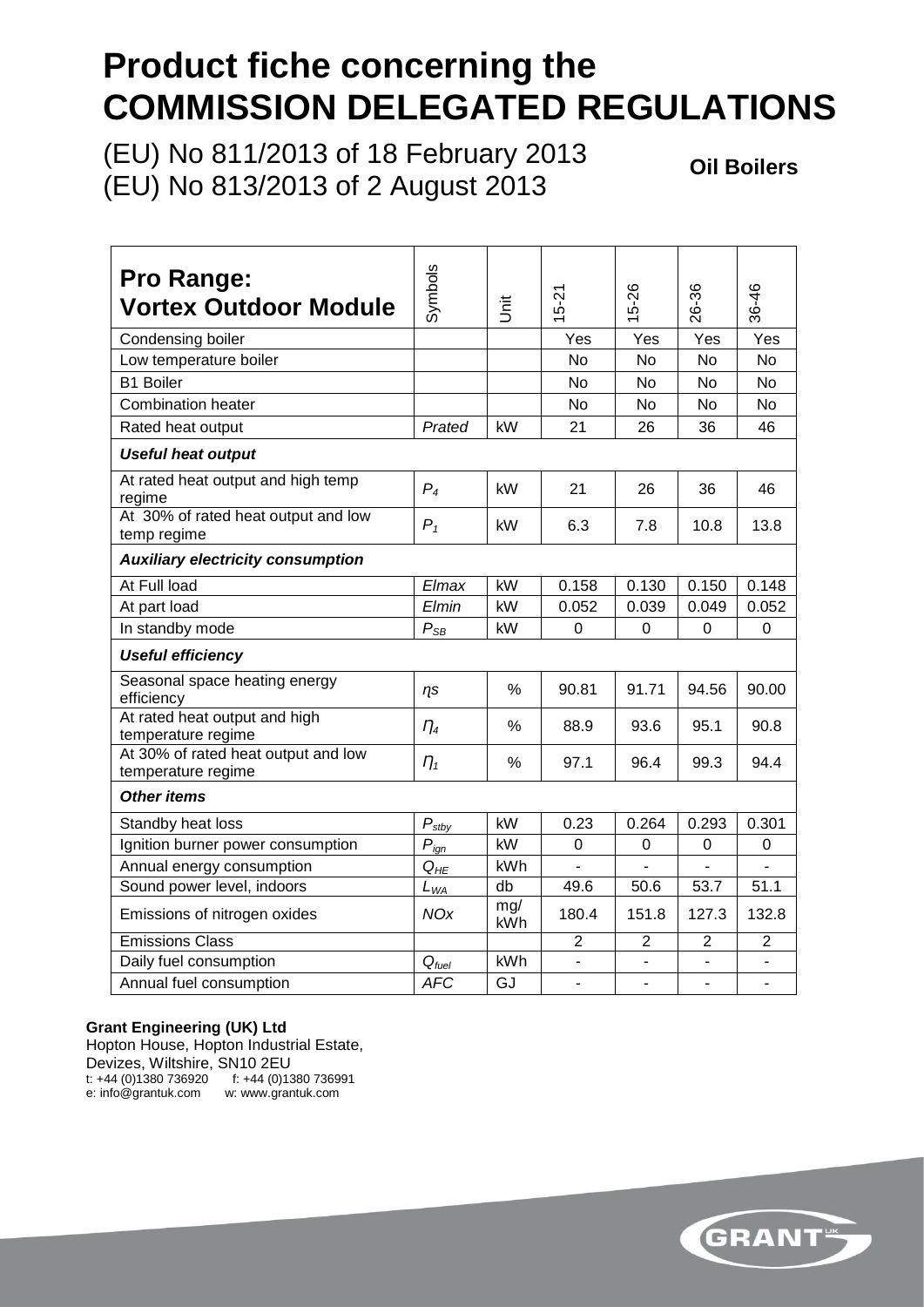| <b>Pro Range:</b>                                         | Symbols           |            |           |           |
|-----------------------------------------------------------|-------------------|------------|-----------|-----------|
| <b>Vortex Pro External</b>                                |                   | Ĕ          | 46-58     | 58-70     |
| Condensing boiler                                         |                   |            | Yes       | Yes       |
| Low temperature boiler                                    |                   |            | No        | No        |
| <b>B1 Boiler</b>                                          |                   |            | <b>No</b> | <b>No</b> |
| <b>Combination heater</b>                                 |                   |            | No        | No        |
| Rated heat output                                         | Prated            | kW         | 58        | 70        |
| <b>Useful heat output</b>                                 |                   |            |           |           |
| At rated heat output and high temp<br>regime              | $P_4$             | kW         | 58        | 70        |
| At 30% of rated heat output and low<br>temp regime        | $P_1$             | kW         | 17.4      | 21        |
| <b>Auxiliary electricity consumption</b>                  |                   |            |           |           |
| At Full load                                              | Elmax             | kW         | 0.189     | 0.182     |
| At part load                                              | Elmin             | kW         | 0.072     | 0.075     |
| In standby mode                                           | $P_{SB}$          | kW         | 0         | 0         |
| <b>Useful efficiency</b>                                  |                   |            |           |           |
| Seasonal space heating energy<br>efficiency               | n <sub>s</sub>    | $\%$       | 91.94     | 91.61     |
| At rated heat output and high<br>temperature regime       | $\eta_{4}$        | $\%$       | 91.5      | 90.9      |
| At 30% of rated heat output and low<br>temperature regime | $n_{1}$           | ℅          | 96.7      | 96.2      |
| <b>Other items</b>                                        |                   |            |           |           |
| Standby heat loss                                         | $P_{\text{stby}}$ | kW         | 0.309     | 0.306     |
| Ignition burner power consumption                         | $P_{ign}$         | kW         | 0         | 0         |
| Annual energy consumption                                 | $Q_{HE}$          | kWh        |           |           |
| Sound power level, indoors                                | $L_{WA}$          | db         | 55.7      | 55.0      |
| Emissions of nitrogen oxides                              | <b>NOx</b>        | mg/<br>kWh | 106.9     | 98        |
| <b>Emissions Class</b>                                    |                   |            | 3         | 3         |
| Daily fuel consumption                                    | $Q_{fuel}$        | kWh        |           |           |
| Annual fuel consumption                                   | <b>AFC</b>        | GJ         |           |           |

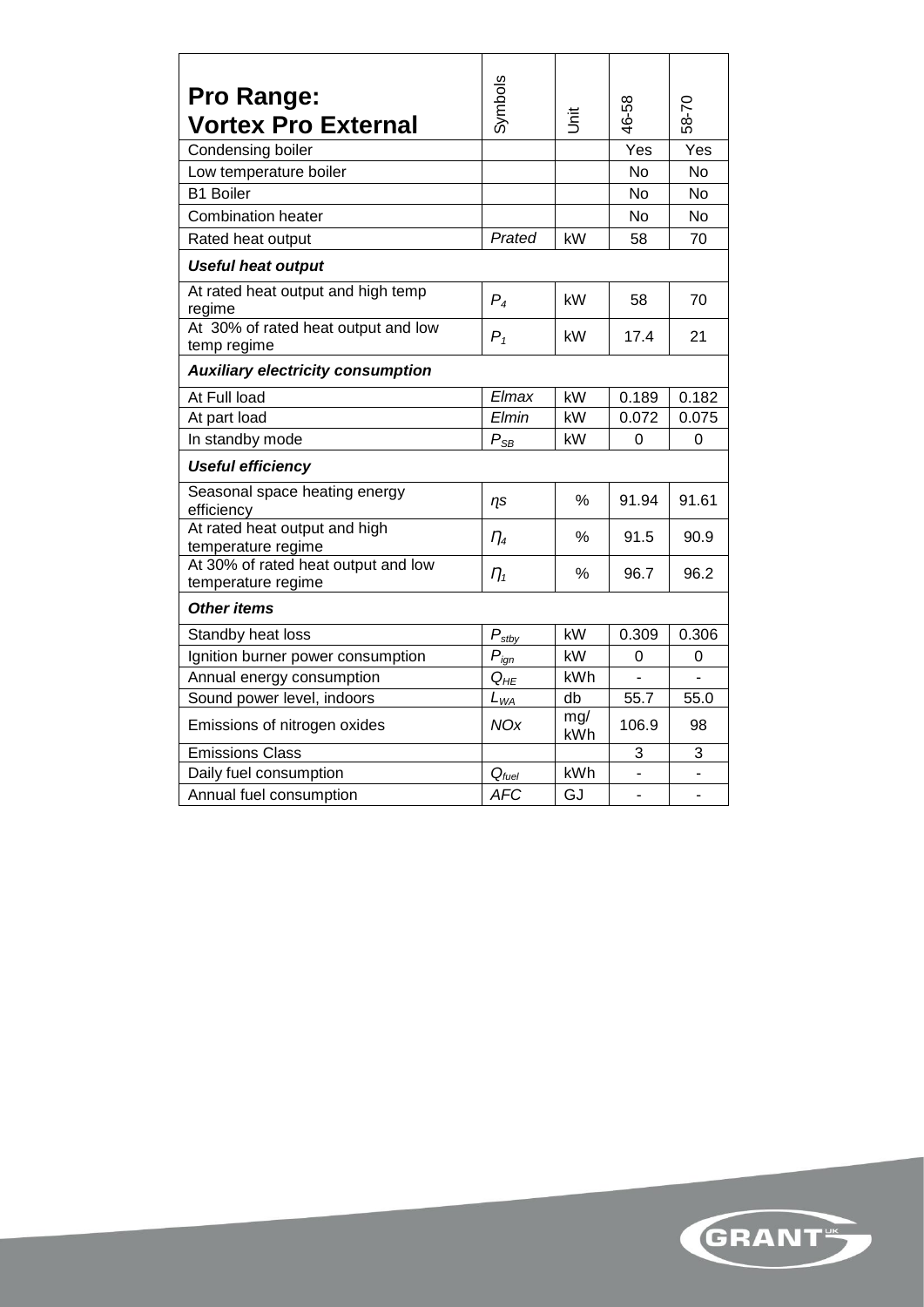| Pro range:<br><b>Vortex Utility</b>                       | Symbols           | jst        | $15 - 21$                | Kitchen Boiler<br>15-26  | <b>Boiler</b><br>26-36<br>Utility | 36/46                    | 46-58          | 58-70                    | System 15-26S  | 26-36-S Utility<br>System Boiler | System 36-46S            |
|-----------------------------------------------------------|-------------------|------------|--------------------------|--------------------------|-----------------------------------|--------------------------|----------------|--------------------------|----------------|----------------------------------|--------------------------|
| Condensing boiler                                         |                   |            | Yes                      | Yes                      | Yes                               | Yes                      | Yes            | Yes                      | Yes            | Yes                              | Yes                      |
| Low temperature boiler                                    |                   |            | <b>No</b>                | <b>No</b>                | <b>No</b>                         | <b>No</b>                | <b>No</b>      | <b>No</b>                | <b>No</b>      | <b>No</b>                        | <b>No</b>                |
| <b>B1 Boiler</b>                                          |                   |            | <b>No</b>                | <b>No</b>                | <b>No</b>                         | No                       | No             | <b>No</b>                | <b>No</b>      | <b>No</b>                        | <b>No</b>                |
| <b>Combination heater</b>                                 |                   |            | No                       | <b>No</b>                | <b>No</b>                         | No                       | No             | <b>No</b>                | No             | <b>No</b>                        | No                       |
| Rated heat output                                         | Prated            | kW         | 21                       | 26                       | 36                                | 46                       | 58             | 70                       | 26             | 36                               | 46                       |
| <b>Useful heat output</b>                                 |                   |            |                          |                          |                                   |                          |                |                          |                |                                  |                          |
| At rated heat output and high<br>temp regime              | $P_4$             | kW         | 21                       | 26                       | 36                                | 46                       | 58             | 70                       | 26             | 36                               | 46                       |
| At 30% of rated heat output<br>and low temp regime        | $P_1$             | kW         | 6.3                      | 7.8                      | 10.8                              | 13.8                     | 17.4           | 21                       | 7.8            | 10.8                             | 13.8                     |
| <b>Auxiliary electricity consumption</b>                  |                   |            |                          |                          |                                   |                          |                |                          |                |                                  |                          |
| At Full load                                              | elmax             | kW         | 0.158                    | 0.130                    | 0.150                             | 0.148                    | 0.189          | 0.182                    | 0.130          | 0.150                            | 0.148                    |
| At part load                                              | elmin             | kW         | 0.052                    | 0.039                    | 0.049                             | 0.052                    | 0.072          | 0.075                    | 0.039          | 0.049                            | 0.052                    |
| In standby mode                                           | $P_{SB}$          | kW         | $\mathbf 0$              | $\mathbf 0$              | $\mathbf 0$                       | 0                        | $\mathbf 0$    | 0                        | 0              | 0                                | $\mathbf 0$              |
| <b>Useful efficiency</b>                                  |                   |            |                          |                          |                                   |                          |                |                          |                |                                  |                          |
| Seasonal space heating energy<br>efficiency               | n <sub>s</sub>    | $\%$       | 90.81                    | 91.71                    | 94.56                             | 90.00                    | 91.94          | 91.61                    | 91.71          | 94.56                            | 90.00                    |
| At rated heat output and high<br>temperature regime       | $\eta_{4}$        | %          | 88.9                     | 93.6                     | 95.1                              | 90.8                     | 91.5           | 90.9                     | 93.6           | 95.1                             | 90.8                     |
| At 30% of rated heat output and<br>low temperature regime | $\eta_{1}$        | %          | 97.1                     | 96.4                     | 99.3                              | 94.4                     | 96.7           | 96.2                     | 96.4           | 99.3                             | 94.4                     |
| <b>Other items</b>                                        |                   |            |                          |                          |                                   |                          |                |                          |                |                                  |                          |
| Standby heat loss                                         | $P_{\text{stby}}$ | kW         | 0.23                     | 0.264                    | 0.293                             | 0.301                    | 0.309          | 0.306                    | 0.264          | 0.293                            | 0.301                    |
| Ignition burner power<br>consumption                      | $P_{ign}$         | kW         | $\mathbf 0$              | $\mathbf 0$              | $\mathbf 0$                       | 0                        | $\mathbf 0$    | $\mathbf 0$              | $\mathbf 0$    | $\mathbf 0$                      | 0                        |
| Annual energy consumption                                 | $Q_{HE}$          | kWh        | $\overline{a}$           | $\overline{\phantom{a}}$ | ÷,                                |                          | $\overline{a}$ | ÷,                       | ۰              | ÷,                               | $\overline{\phantom{a}}$ |
| Sound power level, indoors                                | $L_{WA}$          | db         | 49.6                     | 50.6                     | 53.7                              | 51.1                     | 55.7           | 55.0                     | 50.6           | 53.7                             | 51.1                     |
| Emissions of nitrogen oxides                              | <b>NOx</b>        | mg/<br>kWh | 180.4                    | 151.8                    | 127.3                             | 132.8                    | 106.9          | 98                       | 151.8          | 127.3                            | 132.8                    |
| <b>Emissions Class</b>                                    |                   |            | $\overline{2}$           | $\overline{2}$           | $\overline{2}$                    | $\overline{2}$           | 3              | 3                        | $\overline{2}$ | $\overline{2}$                   | $\overline{2}$           |
| Daily fuel consumption                                    | $Q_{fuel}$        | kWh        | $\overline{\phantom{0}}$ | $\blacksquare$           | $\overline{\phantom{0}}$          | $\overline{\phantom{a}}$ | ٠              | $\overline{\phantom{0}}$ | $\blacksquare$ | $\overline{\phantom{0}}$         | $\blacksquare$           |
| Annual fuel consumption                                   | <b>AFC</b>        | GJ         | $\overline{\phantom{0}}$ | $\overline{a}$           | ۰                                 | $\overline{\phantom{a}}$ | ٠              | ٠                        | $\overline{a}$ | ۰                                | $\overline{\phantom{a}}$ |

GRANT"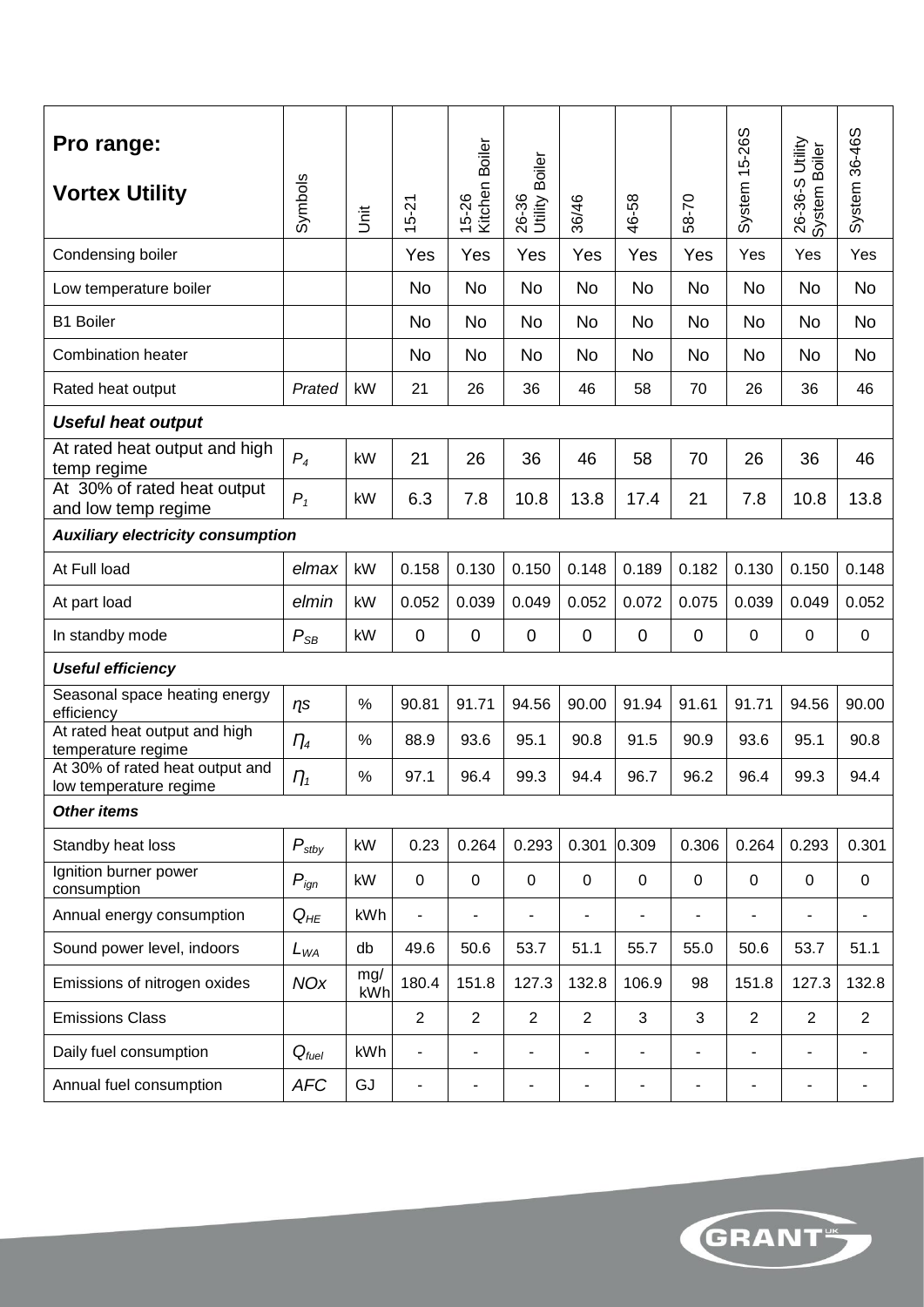| <b>Pro Range:</b><br><b>Vortex Condensing</b><br>Combi    | Symbols             | İ          | 24             | 88             | 36             |
|-----------------------------------------------------------|---------------------|------------|----------------|----------------|----------------|
| Condensing boiler                                         |                     |            | Yes            | Yes            | Yes            |
| Low temperature boiler                                    |                     |            | <b>No</b>      | <b>No</b>      | <b>No</b>      |
| <b>B1 Boiler</b>                                          |                     |            | <b>No</b>      | <b>No</b>      | N <sub>o</sub> |
| <b>Combination heater</b>                                 |                     |            | Yes            | Yes            | Yes            |
| Rated heat output                                         | Prated              | kW         | 21             | 26             | 36             |
| <b>Useful heat output</b>                                 |                     |            |                |                |                |
| At rated heat output and high<br>temperature regime       | $P_4$               | kW         | 21             | 26             | 36             |
| At 30% of rated heat output and low<br>temperature regime | $P_1$               | kW         | 6.3            | 7.8            | 10.8           |
| <b>Auxiliary electricity consumption</b>                  |                     |            |                |                |                |
| At Full load                                              | elmax               | kW         | 0.158          | 0.13           | 0.15           |
| At part load                                              | elmin               | kW         | 0.052          | 0.052          | 0.039          |
| In standby mode                                           | $P_{SB}$            | kW         | 0.009          | 0.009          | 0.009          |
| <b>Declared load profile</b>                              |                     |            | XL             | XL             | XL             |
| Daily electricity consumption                             | $Q_{elec}$          |            | 0.293          | 0.23           | 0.205          |
| Annual electricity consumption                            | AEC                 |            | 65.4           | 50.5           | 45.2           |
| <b>Useful efficiency</b>                                  |                     |            |                |                |                |
| Seasonal space heating energy<br>efficiency               | ηs                  | $\%$       | 90.81          | 91.71          | 94.56          |
| At rated heat output and high<br>temperature regime       | $\eta_4$            | $\%$       | 88.9           | 93.6           | 95.1           |
| At 30% of rated heat output and low<br>temperature regime | $\eta_1$            | %          | 97.1           | 96.4           | 99.3           |
| <b>Other items</b>                                        |                     |            |                |                |                |
| Standby heat loss                                         | $P_{\textit{stby}}$ | kW         | 0.23           | 0.264          | 0.522          |
| Ignition burner power consumption                         | $P_{ign}$           | kW         | 0              | 0              | 0              |
| Annual energy consumption                                 | $Q_{HE}$            | kWh        |                |                |                |
| Sound power level, indoors                                | $L_{WA}$            | dB         | 50.6           | 50.6           | 53.7           |
| Emissions of nitrogen oxides                              | <b>NOx</b>          | mg/<br>kWh | 180.4          | 151.8          | 127.3          |
| <b>Emissions Class</b>                                    |                     |            | $\overline{2}$ | $\overline{2}$ | $\overline{2}$ |
| Water heating efficiency                                  | $\eta_{wh}$         | $\%$       | 68.23          | 62.6           | 60.38          |
| Daily fuel consumption                                    | $Q_{\mathit{fuel}}$ | kWh        | 27.2           | 30             | 31.1           |
| Annual fuel consumption                                   | <b>AFC</b>          | GJ         | 21.556         | 26.673         | 24.67          |

GRANT"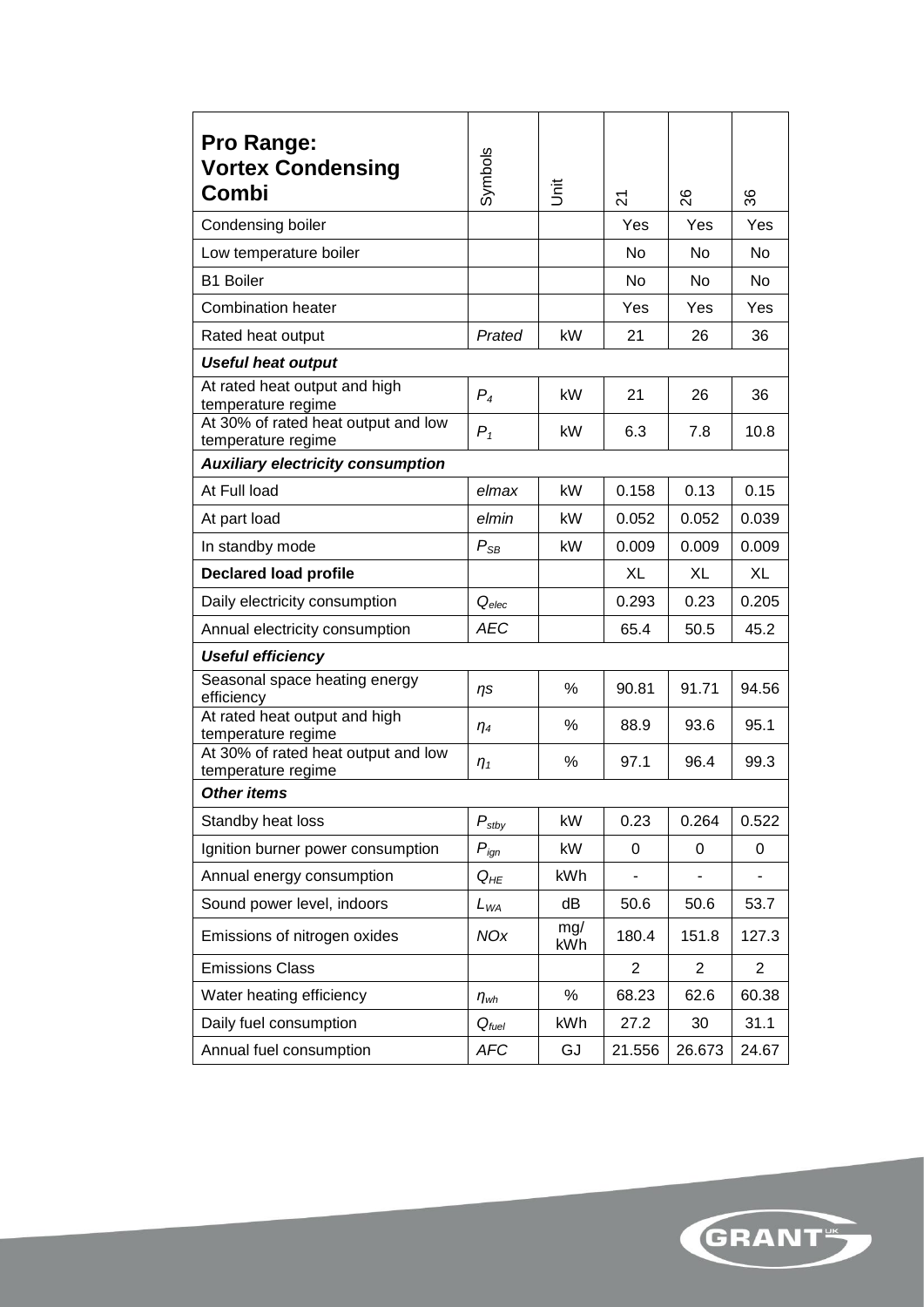| <b>Vortex Boiler House</b>                                | Symbols              | İ          | Boilerhouse<br>5/21          | Boilerhouse<br>21/26         | Boilerhouse<br>26/35         | Boilerhouse<br>36-46     | Boilerhouse<br>46-58     | Boilerhouse<br>58-70 |  |  |
|-----------------------------------------------------------|----------------------|------------|------------------------------|------------------------------|------------------------------|--------------------------|--------------------------|----------------------|--|--|
| Condensing boiler                                         |                      |            | Yes                          | Yes                          | Yes                          | Yes                      | Yes                      | Yes                  |  |  |
| Low temperature boiler                                    |                      |            | <b>No</b>                    | <b>No</b>                    | <b>No</b>                    | <b>No</b>                | <b>No</b>                | <b>No</b>            |  |  |
| <b>B1 Boiler</b>                                          |                      |            | <b>No</b>                    | <b>No</b>                    | <b>No</b>                    | <b>No</b>                | <b>No</b>                | No                   |  |  |
| <b>Combination heater</b>                                 |                      |            | <b>No</b>                    | <b>No</b>                    | No                           | <b>No</b>                | No                       | No                   |  |  |
| Rated heat output                                         | $P_{\mathit{rated}}$ | kW         | 21                           | 26                           | 35                           | 46                       | 58                       | 70                   |  |  |
| <b>Useful heat output</b>                                 |                      |            |                              |                              |                              |                          |                          |                      |  |  |
| At rated heat output and high<br>temperature regime       | $P_4$                | kW         | 21                           | 26                           | 35                           | 46                       | 58                       | 70                   |  |  |
| At 30% of rated heat output<br>and low temperature regime | $P_1$                | kW         | 5.8                          | 7.4                          | 9.6                          | 13.8                     | 17.4                     | 21                   |  |  |
| <b>Auxiliary electricity consumption</b>                  |                      |            |                              |                              |                              |                          |                          |                      |  |  |
| At Full load                                              | elmax                | kW         | 0.113                        | 0.154                        | 0.146                        | 0.155                    | 0.215                    | 0.215                |  |  |
| At part load                                              | elmin                | kW         | 0.035                        | 0.047                        | 0.045                        | 0.046                    | 0.064                    | 0.064                |  |  |
| In standby mode                                           | $P_{SB}$             | kW         | $\mathbf 0$                  | $\mathbf 0$                  | $\mathbf 0$                  | $\mathbf 0$              | $\mathbf 0$              | $\mathbf 0$          |  |  |
| <b>Useful efficiency</b>                                  |                      |            |                              |                              |                              |                          |                          |                      |  |  |
| Seasonal space heating<br>energy efficiency               | $\eta s$             | %          | 92.70                        | 91.70                        | 92.40                        | 90.06                    | 91.98                    | 91.66                |  |  |
| At rated heat output and high<br>temperature regime       | $\eta_4$             | %          | 92.2                         | 92.4                         | 92.4                         | 90.8                     | 91.5                     | 90.9                 |  |  |
| At 30% of rated heat output<br>and low temperature regime | $\eta_1$             | %          | 98.4                         | 97.2                         | 97.5                         | 94.4                     | 96.7                     | 96.2                 |  |  |
| <b>Other items</b>                                        |                      |            |                              |                              |                              |                          |                          |                      |  |  |
| Standby heat loss                                         | $P_{\textit{stby}}$  | kW         | 0.082                        | 0.091                        | 0.09                         | 0.1                      | 0.12                     | 0.12                 |  |  |
| Ignition burner power<br>consumption                      | $P_{ign}$            | kW         | $\mathbf 0$                  | $\pmb{0}$                    | $\mathbf 0$                  | $\mathbf 0$              | $\mathbf 0$              | $\mathbf 0$          |  |  |
| Annual energy consumption                                 | $Q_{HE}$             | kWh        | $\blacksquare$               | $\overline{\phantom{0}}$     |                              | $\blacksquare$           |                          |                      |  |  |
| Sound power level, indoors                                | $L_{WA}$             | dB         | 63                           | 63                           | 66                           | 61                       | 68                       | 67                   |  |  |
| Emissions of nitrogen oxides                              | <b>NOx</b>           | mg/<br>kWh | 176                          | 168                          | 166                          | 132.8                    | 106.9                    | 98                   |  |  |
| <b>Emissions Class</b>                                    |                      |            | $\overline{2}$               | $\overline{2}$               | $\overline{2}$               | $\overline{2}$           | 3                        | 3                    |  |  |
| Daily fuel consumption                                    | $Q_{\mathit{fuel}}$  | kWh        | $\blacksquare$               | $\overline{\phantom{0}}$     | $\overline{\phantom{a}}$     | $\blacksquare$           |                          |                      |  |  |
| Annual fuel consumption                                   | <b>AFC</b>           | GJ         | $\qquad \qquad \blacksquare$ | $\qquad \qquad \blacksquare$ | $\qquad \qquad \blacksquare$ | $\overline{\phantom{a}}$ | $\overline{\phantom{a}}$ | -                    |  |  |

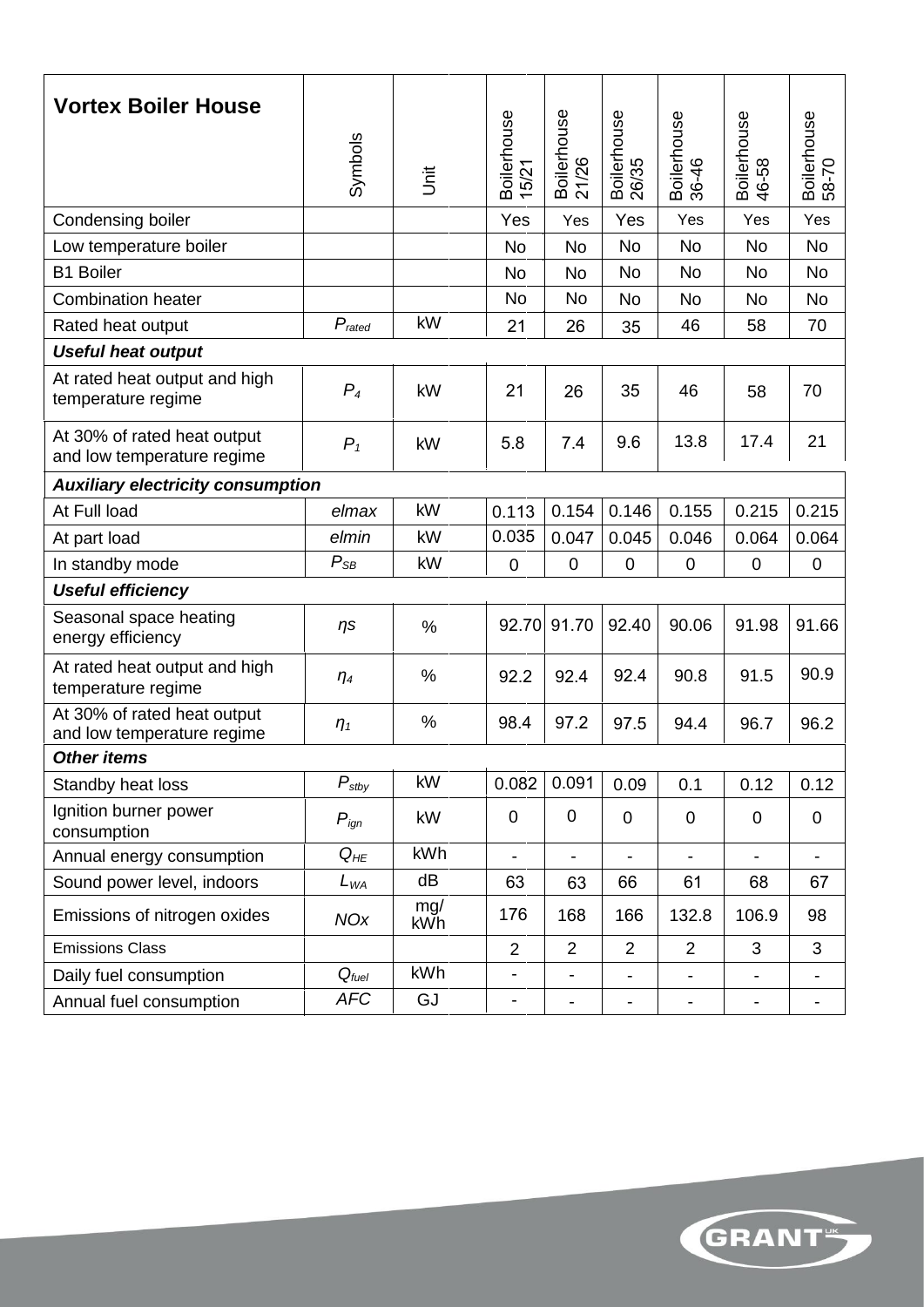| <b>Pro Range:</b>                                         |                     |            | Vortex Outdoor<br>Combi 21 |          |                |
|-----------------------------------------------------------|---------------------|------------|----------------------------|----------|----------------|
| <b>Vortex Outdoor</b><br><b>Condensing Combi</b>          | Symbols             | Š          |                            |          |                |
| Condensing boiler                                         |                     |            | Yes                        | 8<br>Yes | 96<br>Yes      |
| Low temperature boiler                                    |                     |            | No                         | No       | N <sub>o</sub> |
| <b>B1 Boiler</b>                                          |                     |            | No                         | No       | No             |
| <b>Combination heater</b>                                 |                     |            | Yes                        | Yes      | Yes            |
| Rated heat output                                         | Prated              | kW         | 21                         | 26       | 36             |
| <b>Useful heat output</b>                                 |                     |            |                            |          |                |
| At rated heat output and high<br>temperature regime       | $P_4$               | kW         | 21                         | 26       | 36             |
| At 30% of rated heat output and low<br>temperature regime | $P_1$               | kW         | 6.3                        | 7.8      | 10.8           |
| <b>Auxiliary electricity consumption</b>                  |                     |            |                            |          |                |
| At Full load                                              | elmax               | kW         | 0.158                      | 0.13     | 0.15           |
| At part load                                              | elmin               | kW         | 0.052                      | 0.052    | 0.039          |
| In standby mode                                           | $P_{SB}$            | kW         | 0.009                      | 0.009    | 0.009          |
| <b>Declared load profile</b>                              |                     |            | <b>XL</b>                  | XL       | XL             |
| Daily electricity consumption                             | $Q_{elec}$          |            | 0.293                      | 0.23     | 0.205          |
| Annual electricity consumption                            | <b>AEC</b>          |            | 65.4                       | 50.5     | 45.2           |
| <b>Useful efficiency</b>                                  |                     |            |                            |          |                |
| Seasonal space heating energy<br>efficiency               | ηs                  | %          | 90.81                      | 91.71    | 94.56          |
| At rated heat output and high<br>temperature regime       | $\eta_4$            | %          | 88.9                       | 93.6     | 95.1           |
| At 30% of rated heat output and low<br>temperature regime | n <sub>1</sub>      | %          | 97.1                       | 96.4     | 99.3           |
| Other items                                               |                     |            |                            |          |                |
| Standby heat loss                                         | $P_{\textit{stby}}$ | kW         | 0.23                       | 0.264    | 0.522          |
| Ignition burner power consumption                         | $P_{ign}$           | kW         | 0                          | 0        | 0              |
| Annual energy consumption                                 | $Q_{HE}$            | kWh        |                            |          |                |
| Sound power level, indoors                                | $L_{WA}$            | dB         | 50.6                       | 50.6     | 53.7           |
| Emissions of nitrogen oxides                              | <b>NOx</b>          | mg/<br>kWh | 180.4                      | 151.8    | 127.3          |
| <b>Emissions Class</b>                                    |                     |            | 2                          | 2        | 2              |
| Water heating efficiency                                  | $\eta_{wh}$         | $\%$       | 68.23                      | 62.6     | 60.38          |
| Daily fuel consumption                                    | $Q_{fuel}$          | kWh        | 30                         | 30       | 31.1           |
| Annual fuel consumption                                   | <b>AFC</b>          | GJ         | 21.556                     | 26.673   | 24.67          |

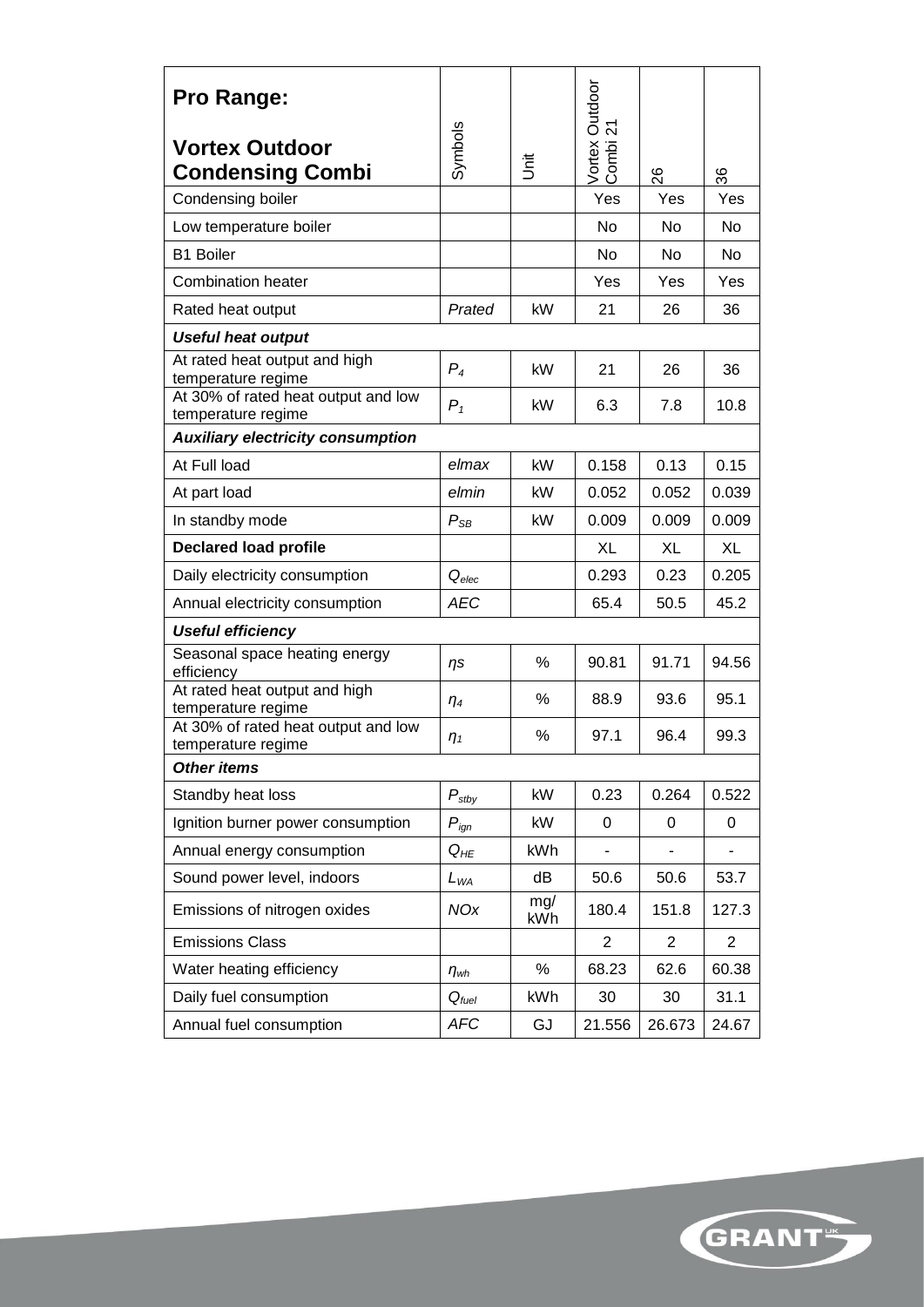| <b>Pro Range:</b>                                         |                   |            |                |
|-----------------------------------------------------------|-------------------|------------|----------------|
| <b>Vortex Pro</b><br>Combi XS                             | Symbols           | 言          | 88             |
| Condensing boiler                                         |                   |            | Yes            |
| Low temperature boiler                                    |                   |            | No             |
| <b>B1 Boiler</b>                                          |                   |            | No             |
| <b>Combination heater</b>                                 |                   |            | Yes            |
| Rated heat output                                         | Prated            | kW         | 26             |
| <b>Useful heat output</b>                                 |                   |            |                |
| At rated heat output and high<br>temperature regime       | $P_4$             | kW         | 26             |
| At 30% of rated heat output and low<br>temperature regime | $P_1$             | kW         | 8.3            |
| <b>Auxiliary electricity consumption</b>                  |                   |            |                |
| At Full load                                              | elmax             | kW         | 0.167          |
| At part load                                              | elmin             | kW         | 0.049          |
| In standby mode                                           | $P_{SB}$          | kW         | 0.001          |
| <b>Declared load profile</b>                              |                   |            | XL             |
| Daily electricity consumption                             | $Q_{elec}$        |            | 0.269          |
| Annual electricity consumption                            | <b>AEC</b>        |            | 59.2           |
| <b>Useful efficiency</b>                                  |                   |            |                |
| Seasonal space heating energy<br>efficiency               | ηs                | %          | 92.00          |
| At rated heat output and high<br>temperature regime       | $\eta_4$          | %          | 91.92          |
| At 30% of rated heat output and low<br>temperature regime | $\eta_{1}$        | $\%$       | 97.64          |
| <b>Other items</b>                                        |                   |            |                |
| Standby heat loss                                         | $P_{\text{stby}}$ | kW         | 0.135          |
| Ignition burner power consumption                         | $P_{ign}$         | kW         | 0              |
| Annual energy consumption                                 | $Q_{HE}$          | kWh        |                |
| Sound power level, indoors                                | $L_{WA}$          | dB         | 49.6           |
| Emissions of nitrogen oxides                              | <b>NOx</b>        | mg/<br>kWh | 162            |
| <b>Emissions Class</b>                                    |                   |            | $\overline{2}$ |
| Water heating efficiency                                  | $\eta_{wh}$       | $\%$       | 68.11          |
| Daily fuel consumption                                    | $Q_{fuel}$        | kWh        | 27.3           |
| Annual fuel consumption                                   | <b>AFC</b>        | GJ         | 21.6           |

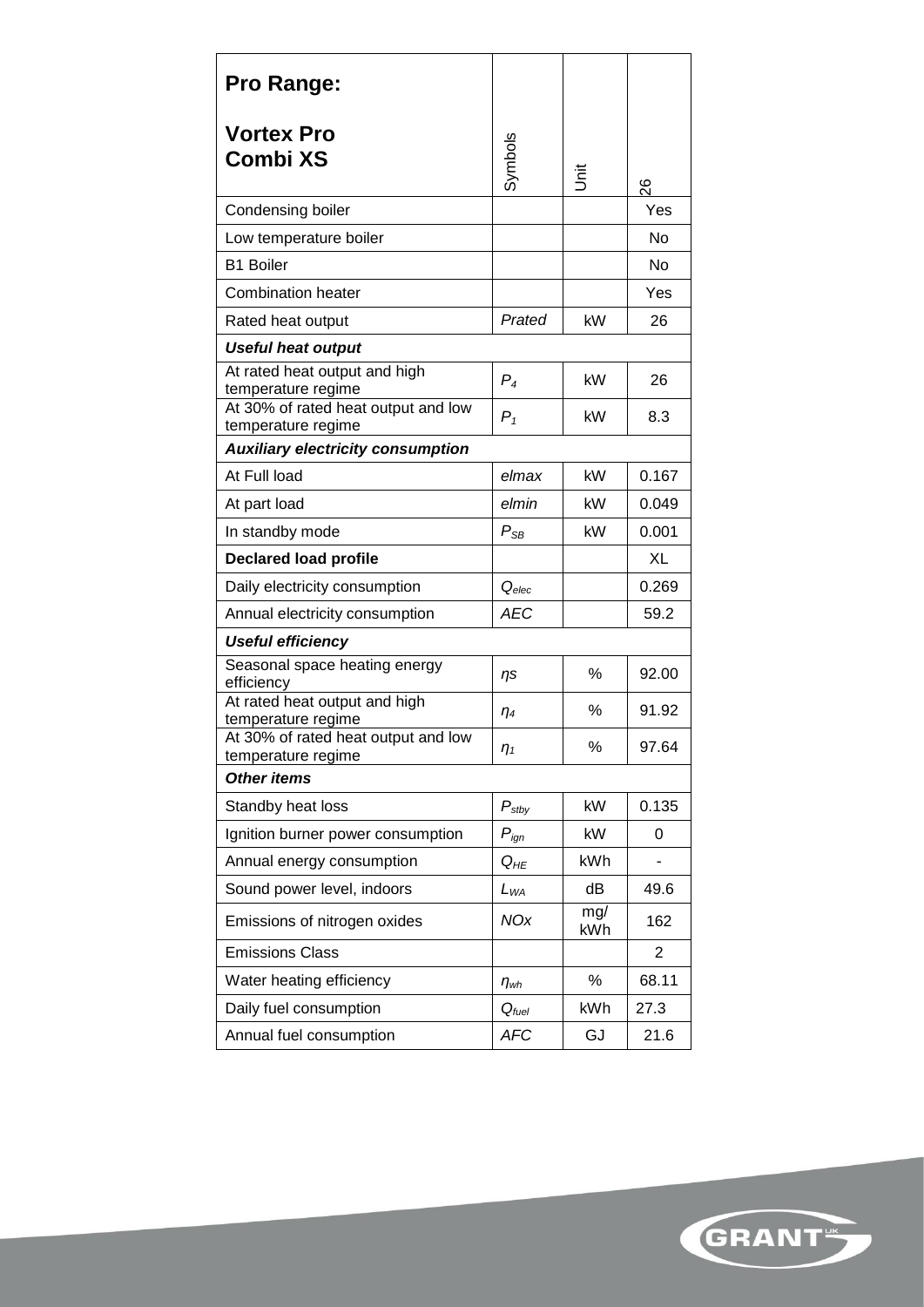| Eco Range:                                                |                    |            |                              |                                   |                          |                              |                          |                |  |
|-----------------------------------------------------------|--------------------|------------|------------------------------|-----------------------------------|--------------------------|------------------------------|--------------------------|----------------|--|
| <b>Vortex Eco Utility</b>                                 | Symbols            | jrit       | $5 - 21$                     | $-26$<br>$\overline{\mathcal{N}}$ | 26-35                    | SYSTEM <sub>15-21</sub>      | SYSTEM 21-26             | SYSTEM 26-35   |  |
| Condensing boiler                                         |                    |            | Yes                          | Yes                               | Yes                      | Yes                          | Yes                      | Yes            |  |
| Low temperature boiler                                    |                    |            | No                           | No                                | No                       | <b>No</b>                    | No                       | No             |  |
| <b>B1 Boiler</b>                                          |                    |            | No                           | No                                | No                       | No                           | No                       | No             |  |
| <b>Combination heater</b>                                 |                    |            | No.                          | No                                | No                       | No                           | No                       | <b>No</b>      |  |
| Rated heat output                                         | $P_{\text{rated}}$ | kW         | 21                           | 26                                | 35                       | 21                           | 26                       | 35             |  |
| <b>Useful heat output</b>                                 |                    |            |                              |                                   |                          |                              |                          |                |  |
| At rated heat output and high temperature<br>regime       | $P_4$              | kW         | 21                           | 26                                | 35                       | 21                           | 26                       | 35             |  |
| At 30% of rated heat output and low<br>temperature regime | $P_1$              | kW         | 5.8                          | 7.4                               | 9.6                      | 5.8                          | 7.4                      | 9.6            |  |
| <b>Auxiliary electricity consumption</b>                  |                    |            |                              |                                   |                          |                              |                          |                |  |
| At Full load                                              | elmax              | kW         | 0.113                        | 0.154                             | 0.146                    | 0.113                        | 0.154                    | 0.146          |  |
| At part load                                              | elmin              | kW         | 0.035                        | 0.047                             | 0.045                    | 0.035                        | 0.047                    | 0.045          |  |
| In standby mode                                           | $P_{SB}$           | kW         | $\boldsymbol{0}$             | 0                                 | 0                        | 0                            | 0                        | 0              |  |
| <b>Useful efficiency</b>                                  |                    |            |                              |                                   |                          |                              |                          |                |  |
| Seasonal space heating energy efficiency                  | $\eta$ s           | $\%$       | 92.7                         | 91.7                              | 92.4                     | 92.7                         | 91.7                     | 92.4           |  |
| At rated heat output and high temperature<br>regime       | $\eta_4$           | $\%$       | 92.2                         | 92.4                              | 92.4                     | 92.2                         | 92.4                     | 92.4           |  |
| At 30% of rated heat output and low<br>temperature regime | $\eta_1$           | $\%$       | 98.4                         | 97.2                              | 97.5                     | 98.4                         | 97.2                     | 97.5           |  |
| <b>Other items</b>                                        |                    |            |                              |                                   |                          |                              |                          |                |  |
| Standby heat loss                                         | $P_{\text{stby}}$  | kW         | 0.082                        | 0.091                             | 0.09                     | 0.082                        | 0.091                    | 0.09           |  |
| Ignition burner power consumption                         | $P_{ign}$          | kW         | $\mathbf 0$                  | $\mathbf 0$                       | $\mathbf 0$              | $\pmb{0}$                    | $\mathbf 0$              | 0              |  |
| Annual energy consumption                                 | $Q_{HE}$           | kWh        | $\qquad \qquad \blacksquare$ |                                   |                          | $\overline{a}$               |                          | ÷              |  |
| Sound power level, indoors                                | $L_{WA}$           | dB         | 50.6                         | 50.6                              | 53.7                     | 50.6                         | 50.6                     | 53.7           |  |
| Emissions of nitrogen oxides                              | <b>NOx</b>         | mg/<br>kWh | 176                          | 168                               | 166                      | 176                          | 168                      | 166            |  |
| <b>Emissions Class</b>                                    |                    |            | $\overline{2}$               | 2                                 | $\overline{2}$           | $\overline{2}$               | $\overline{2}$           | $\overline{2}$ |  |
| Daily fuel consumption                                    | $Q_{fuel}$         | kWh        | $\blacksquare$               | $\blacksquare$                    |                          | L,                           | $\blacksquare$           | L,             |  |
| Annual fuel consumption                                   | <b>AFC</b>         | GJ         | $\qquad \qquad \blacksquare$ | $\qquad \qquad \blacksquare$      | $\overline{\phantom{0}}$ | $\qquad \qquad \blacksquare$ | $\overline{\phantom{a}}$ | ۰              |  |

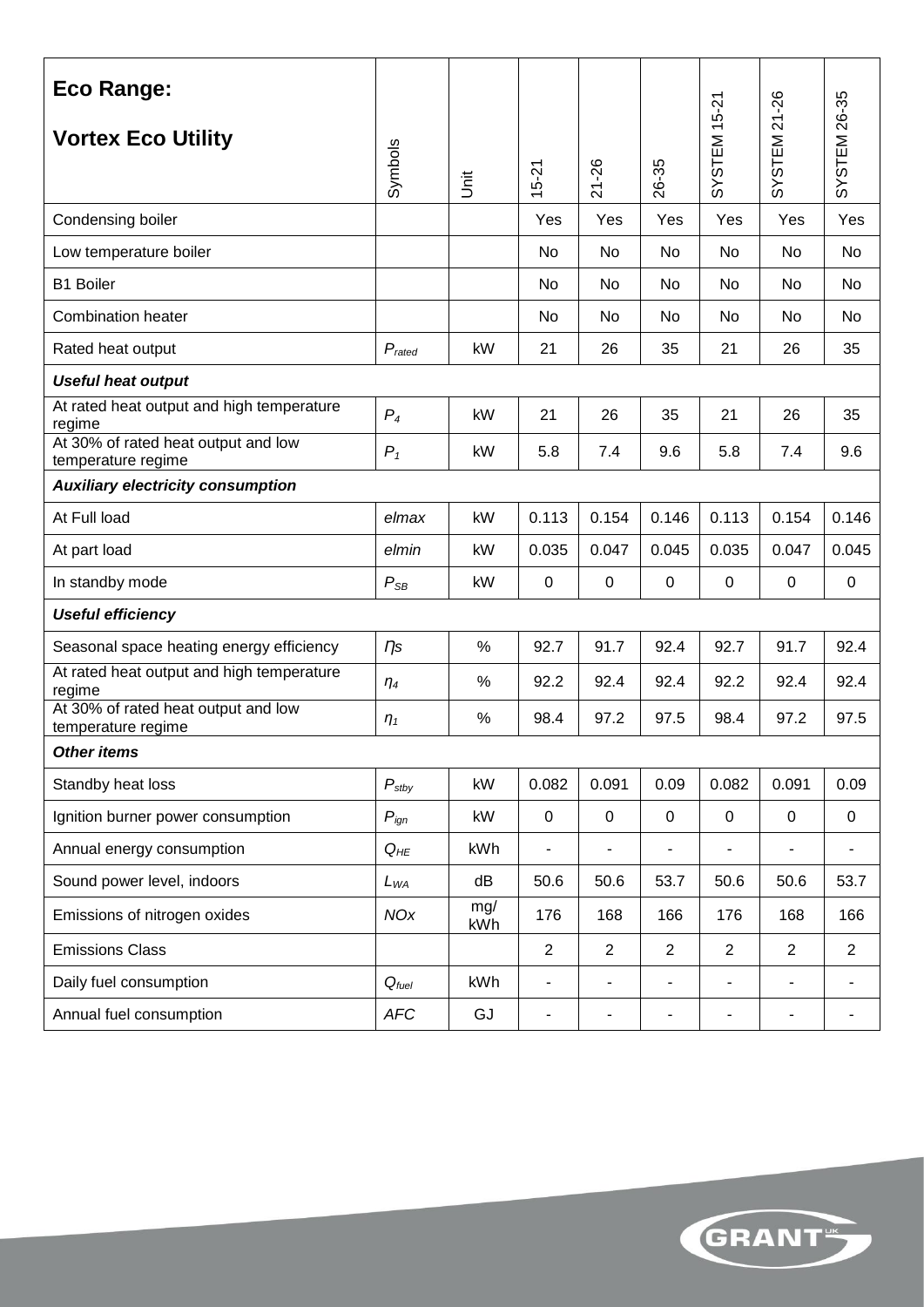| <b>Eco Range:</b>                                         |                    |            |                |                |                          |                          | 21-26                    |                |
|-----------------------------------------------------------|--------------------|------------|----------------|----------------|--------------------------|--------------------------|--------------------------|----------------|
| <b>Vortex Eco External</b>                                | Symbols            | jst        | $5 - 21$       | 21-26          | 26-35                    | SYSTEM 15-21             | SYSTEM                   | SYSTEM 26-35   |
| Condensing boiler                                         |                    |            | Yes            | Yes            | Yes                      | Yes                      | Yes                      | Yes            |
| Low temperature boiler                                    |                    |            | No             | No             | No                       | No                       | No                       | No             |
| <b>B1 Boiler</b>                                          |                    |            | No             | No             | No                       | <b>No</b>                | <b>No</b>                | <b>No</b>      |
| <b>Combination heater</b>                                 |                    |            | No             | <b>No</b>      | No                       | <b>No</b>                | <b>No</b>                | No             |
| Rated heat output                                         | $P_{\text{rated}}$ | kW         | 21             | 26             | 35                       | 21                       | 26                       | 35             |
| <b>Useful heat output</b>                                 |                    |            |                |                |                          |                          |                          |                |
| At rated heat output and high temperature<br>regime       | $P_4$              | kW         | 21             | 26             | 35                       | 21                       | 26                       | 35             |
| At 30% of rated heat output and low<br>temperature regime | $P_1$              | kW         | 5.8            | 7.4            | 9.6                      | 5.8                      | 7.4                      | 9.6            |
| <b>Auxiliary electricity consumption</b>                  |                    |            |                |                |                          |                          |                          |                |
| At Full load                                              | elmax              | kW         | 0.113          | 0.154          | 0.146                    | 0.113                    | 0.154                    | 0.146          |
| At Part load                                              | elmin              | kW         | 0.035          | 0.047          | 0.045                    | 0.035                    | 0.047                    | 0.045          |
| In standby mode                                           | $P_{SB}$           | kW         | $\pmb{0}$      | $\mathbf 0$    | $\mathbf 0$              | $\mathbf 0$              | $\pmb{0}$                | $\mathbf 0$    |
| <b>Useful efficiency</b>                                  |                    |            |                |                |                          |                          |                          |                |
| Seasonal space heating energy efficiency                  | $\eta$ s           | %          | 92.7           | 91.7           | 92.4                     | 92.7                     | 91.7                     | 92.4           |
| At rated heat output and high temperature<br>regime       | $\eta_4$           | %          | 92.2           | 92.4           | 92.4                     | 92.2                     | 92.4                     | 92.4           |
| At 30% of rated heat output and low<br>temperature regime | $\eta_1$           | %          | 98.4           | 97.2           | 97.5                     | 98.4                     | 97.2                     | 97.5           |
| <b>Other items</b>                                        |                    |            |                |                |                          |                          |                          |                |
| Standby heat loss                                         | $P_{\text{stby}}$  | kW         | 0.082          | 0.091          | 0.09                     | 0.082                    | 0.091                    | 0.09           |
| Ignition burner power consumption                         | $P_{ign}$          | kW         | $\pmb{0}$      | $\mathbf 0$    | $\mathbf 0$              | $\mathbf 0$              | $\mathbf 0$              | $\mathbf 0$    |
| Annual energy consumption                                 | $Q_{HE}$           | kWh        |                |                |                          |                          | ÷,                       |                |
| Sound power level, indoors                                | $L_{WA}$           | dB         | 50.6           | 50.6           | 53.7                     | 50.6                     | 50.6                     | 53.7           |
| Emissions of nitrogen oxides                              | <b>NOx</b>         | mg/<br>kWh | 176            | 168            | 166                      | 176                      | 168                      | 166            |
| <b>Emissions Class</b>                                    |                    |            | $\overline{2}$ | $\overline{2}$ | 2                        | $\overline{2}$           | $\overline{2}$           | $\overline{2}$ |
| Daily fuel consumption                                    | $Q_{fuel}$         | kWh        | $\blacksquare$ | $\blacksquare$ | $\overline{\phantom{a}}$ | $\overline{\phantom{a}}$ | $\overline{\phantom{a}}$ | $\blacksquare$ |
| Annual fuel consumption                                   | ${\mathit AFC}$    | GJ         |                |                |                          |                          |                          |                |

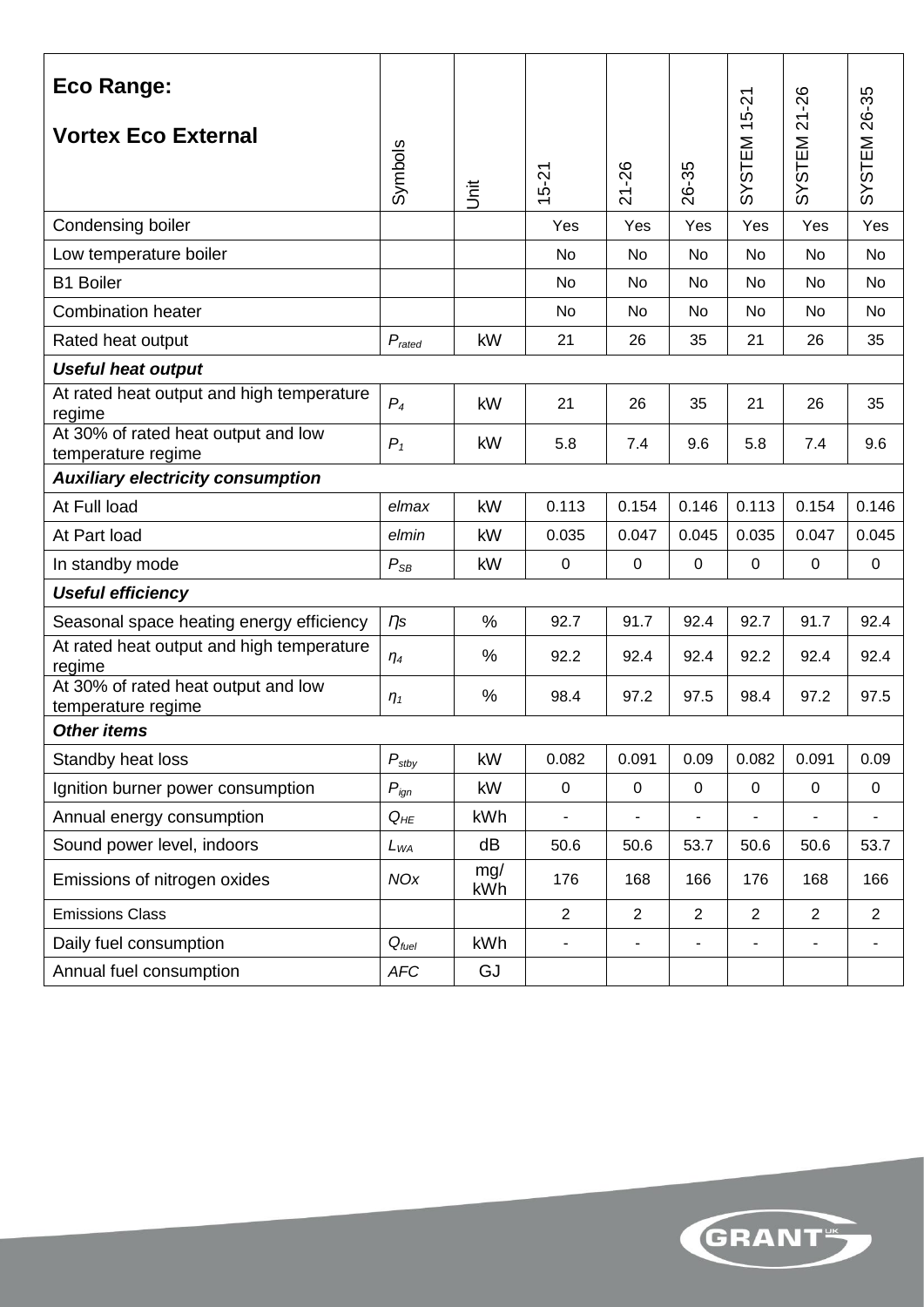| <b>Eco Range:</b>                                            |                    |            |                |                |              |                |  |  |  |
|--------------------------------------------------------------|--------------------|------------|----------------|----------------|--------------|----------------|--|--|--|
| <b>Vortex Eco</b><br><b>Wall Hung</b>                        | Symbols            | İ          | $ 2 - 16$      | $16 - 21$      | SYSTEM 12-16 | SYSTEM 16-21   |  |  |  |
| Condensing boiler                                            |                    |            | Yes            | Yes            | Yes          | Yes            |  |  |  |
| Low temperature boiler                                       |                    |            | <b>No</b>      | <b>No</b>      | No           | <b>No</b>      |  |  |  |
| <b>B1 Boiler</b>                                             |                    |            | <b>No</b>      | <b>No</b>      | <b>No</b>    | <b>No</b>      |  |  |  |
| <b>Combination heater</b>                                    |                    |            | <b>No</b>      | <b>No</b>      | <b>No</b>    | <b>No</b>      |  |  |  |
| Rated heat output                                            | $P_{\text{rated}}$ | kW         | 16             | 21             | 16           | 21             |  |  |  |
| <b>Useful heat output</b>                                    |                    |            |                |                |              |                |  |  |  |
| At rated heat output<br>and high temperature<br>regime       | $P_4$              | kW         | 16             | 21             | 16           | 21             |  |  |  |
| At 30% of rated heat<br>output and low<br>temperature regime | $P_1$              | kW         | 4.8            | 6.3            | 4.8          | 6.3            |  |  |  |
| <b>Auxiliary electricity consumption</b>                     |                    |            |                |                |              |                |  |  |  |
| At Full load                                                 | elmax              | kW         | 0.164          | 0.150          | 0.164        | 0.150          |  |  |  |
| At part load                                                 | elmin              | kW         | 0.062          | 0.07           | 0.062        | 0.07           |  |  |  |
| In standby mode                                              | $P_{SB}$           | kW         | 0              | 0              | 0            | 0              |  |  |  |
| <b>Useful efficiency</b>                                     |                    |            |                |                |              |                |  |  |  |
| Seasonal space<br>heating energy<br>efficiency               | $\eta$ s           | %          | 90.13          | 90.52          | 90.13        | 90.52          |  |  |  |
| At rated heat output<br>and high temperature<br>regime       | $\eta_4$           | %          | 93.1           | 90.8           | 93.1         | 90.8           |  |  |  |
| At 30% of rated heat<br>output and low<br>temperature regime | $\eta_1$           | %          | 96.7           | 96.9           | 96.7         | 96.9           |  |  |  |
| <b>Other items</b>                                           |                    |            |                |                |              |                |  |  |  |
| Standby heat loss                                            | $P_{\text{stby}}$  | kW         | 0.207          | 0.236          | 0.207        | 0.236          |  |  |  |
| Ignition burner power<br>consumption                         | $P_{ign}$          | kW         | 0              | 0              | 0            | 0              |  |  |  |
| Annual energy<br>consumption                                 | $Q_{HE}$           | <b>kWh</b> |                |                |              |                |  |  |  |
| Sound power level,<br>indoors                                | $L_{WA}$           | dB         | 51.2           | 51.7           | 51.2         | 51.7           |  |  |  |
| Emissions of nitrogen<br>oxides                              | <b>NOx</b>         | mg/<br>kWh | 147            | 149            | 147          | 149            |  |  |  |
| <b>Emissions Class</b>                                       |                    |            | $\overline{2}$ | $\overline{2}$ | 2            | $\overline{2}$ |  |  |  |
| Daily fuel consumption                                       | $Q_{fuel}$         | kWh        |                |                |              |                |  |  |  |
| Annual fuel<br>consumption                                   | <b>AFC</b>         | GJ         |                |                |              |                |  |  |  |

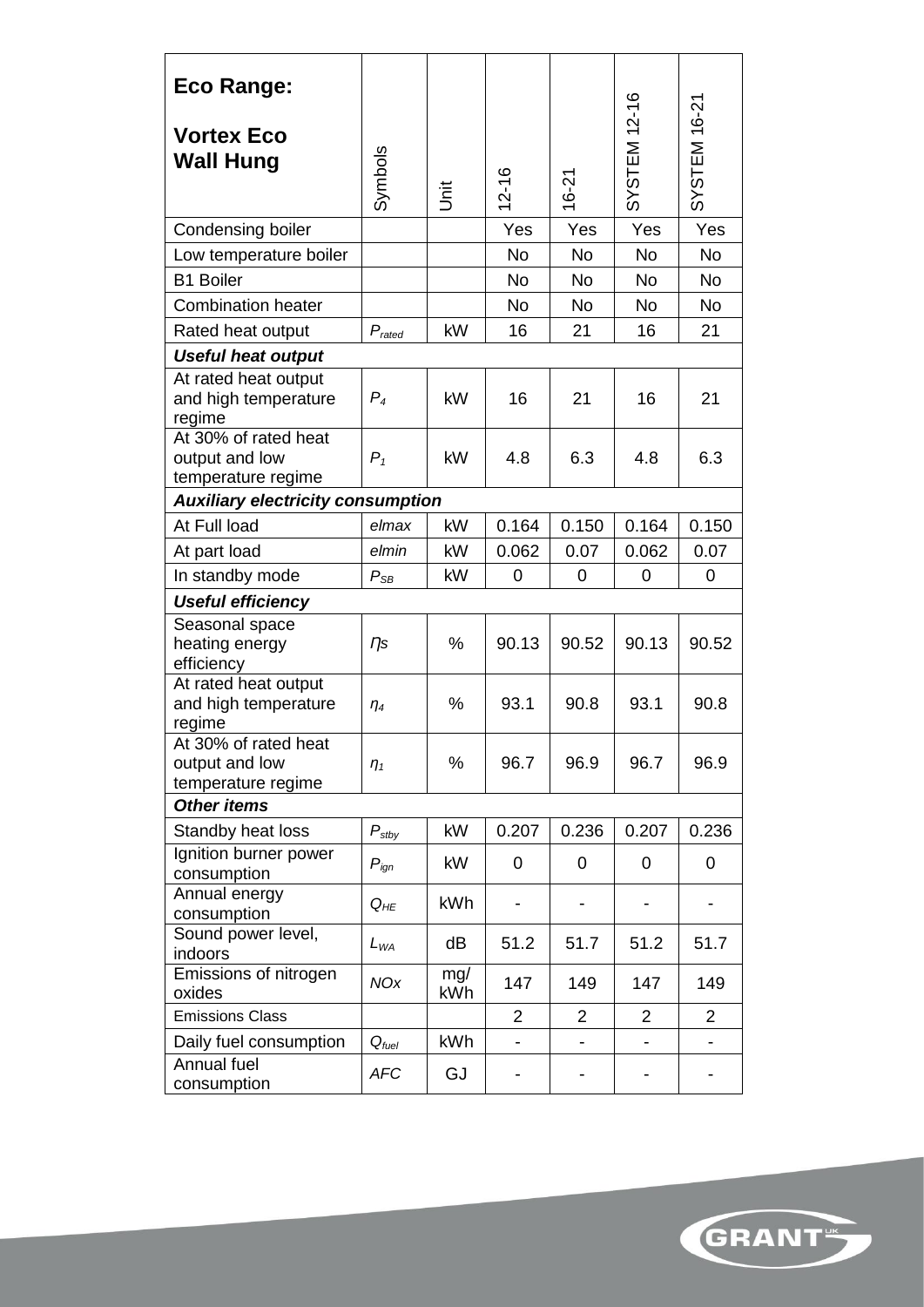| <b>Eco Range:</b>                                            |                    |            |                |                |              |                |  |  |  |
|--------------------------------------------------------------|--------------------|------------|----------------|----------------|--------------|----------------|--|--|--|
| <b>Vortex Eco</b><br><b>Wall Hung</b><br><b>External</b>     | Symbols            | İ          | $ 2 - 16$      | $16 - 21$      | SYSTEM 12-16 | SYSTEM 16-21   |  |  |  |
| Condensing boiler                                            |                    |            | Yes            | Yes            | Yes          | Yes            |  |  |  |
| Low temperature boiler                                       |                    |            | <b>No</b>      | <b>No</b>      | No           | <b>No</b>      |  |  |  |
| <b>B1 Boiler</b>                                             |                    |            | <b>No</b>      | <b>No</b>      | <b>No</b>    | <b>No</b>      |  |  |  |
| <b>Combination heater</b>                                    |                    |            | <b>No</b>      | <b>No</b>      | <b>No</b>    | <b>No</b>      |  |  |  |
| Rated heat output                                            | $P_{\text{rated}}$ | kW         | 16             | 21             | 16           | 21             |  |  |  |
| <b>Useful heat output</b>                                    |                    |            |                |                |              |                |  |  |  |
| At rated heat output<br>and high temperature<br>regime       | $P_4$              | kW         | 16             | 21             | 16           | 21             |  |  |  |
| At 30% of rated heat<br>output and low<br>temperature regime | $P_1$              | kW         | 4.8            | 6.3            | 4.8          | 6.3            |  |  |  |
| <b>Auxiliary electricity consumption</b>                     |                    |            |                |                |              |                |  |  |  |
| At Full load                                                 | elmax              | kW         | 0.164          | 0.150          | 0.164        | 0.150          |  |  |  |
| At part load                                                 | elmin              | kW         | 0.062          | 0.07           | 0.062        | 0.07           |  |  |  |
| In standby mode                                              | $P_{SB}$           | kW         | 0              | 0              | 0            | 0              |  |  |  |
| <b>Useful efficiency</b>                                     |                    |            |                |                |              |                |  |  |  |
| Seasonal space<br>heating energy<br>efficiency               | $\eta$ s           | %          | 90.13          | 90.52          | 90.13        | 90.52          |  |  |  |
| At rated heat output<br>and high temperature<br>regime       | $\eta_4$           | %          | 93.1           | 90.8           | 93.1         | 90.8           |  |  |  |
| At 30% of rated heat<br>output and low<br>temperature regime | $\eta_1$           | %          | 96.7           | 96.9           | 96.7         | 96.9           |  |  |  |
| <b>Other items</b>                                           |                    |            |                |                |              |                |  |  |  |
| Standby heat loss                                            | $P_{\text{stby}}$  | kW         | 0.207          | 0.236          | 0.207        | 0.236          |  |  |  |
| Ignition burner power<br>consumption                         | $P_{ign}$          | kW         | 0              | 0              | 0            | 0              |  |  |  |
| Annual energy<br>consumption                                 | $Q_{HE}$           | <b>kWh</b> |                |                |              |                |  |  |  |
| Sound power level,<br>indoors                                | $L_{WA}$           | dB         | 51.2           | 51.7           | 51.2         | 51.7           |  |  |  |
| Emissions of nitrogen<br>oxides                              | <b>NOx</b>         | mg/<br>kWh | 147            | 149            | 147          | 149            |  |  |  |
| <b>Emissions Class</b>                                       |                    |            | $\overline{2}$ | $\overline{2}$ | 2            | $\overline{2}$ |  |  |  |
| Daily fuel consumption                                       | $Q_{fuel}$         | kWh        |                |                |              |                |  |  |  |
| Annual fuel<br>consumption                                   | <b>AFC</b>         | GJ         |                |                |              |                |  |  |  |